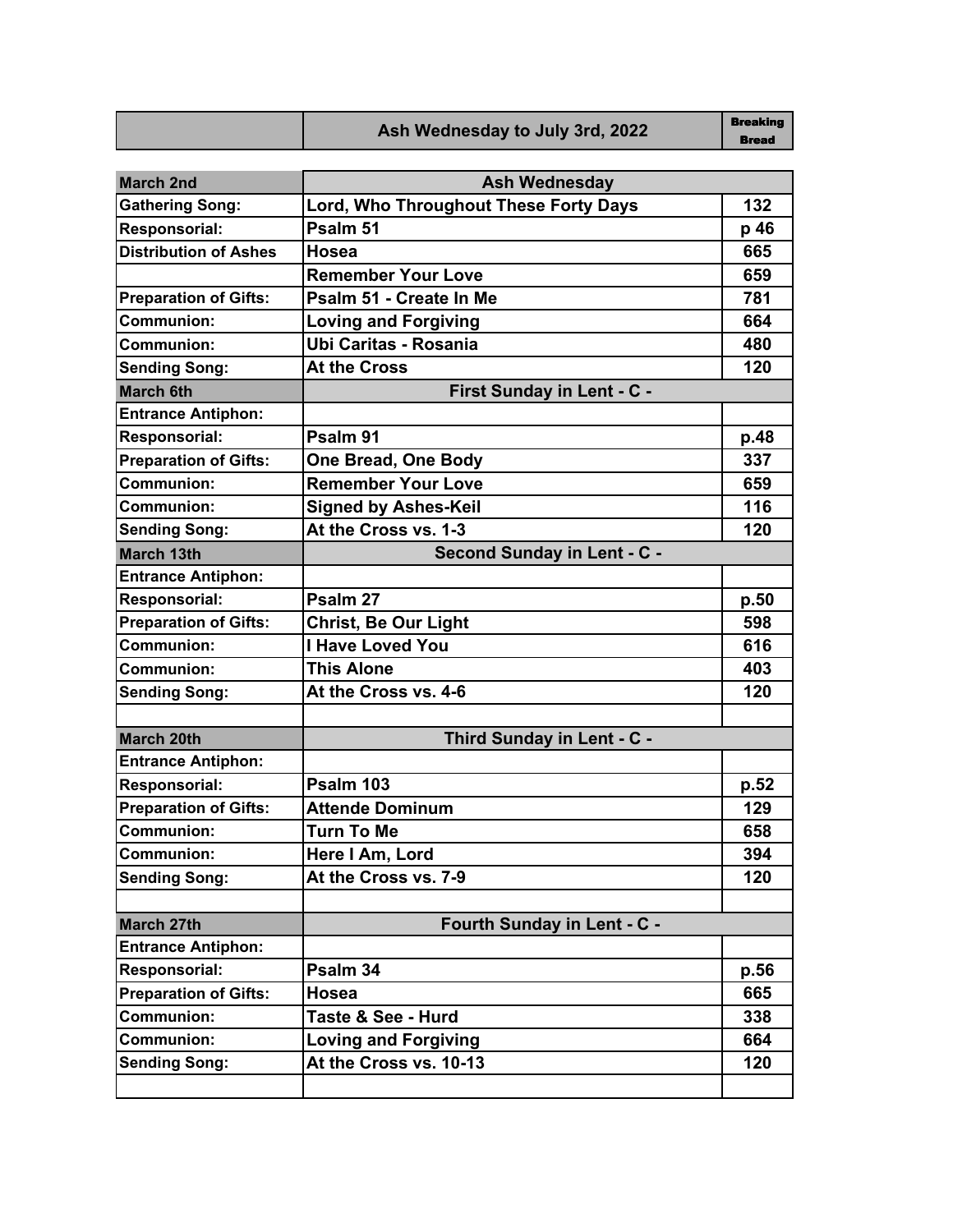| <b>April 3rd</b>              | Fifth Sunday in Lent - C -                    |          |
|-------------------------------|-----------------------------------------------|----------|
| <b>Entrance Antiphon:</b>     |                                               |          |
| Responsorial:                 | Psalm 126                                     | p.60     |
| <b>Preparation of Gifts:</b>  | <b>What Wondrous Love Is This</b>             | 481      |
| <b>Communion:</b>             | In Memory of You - Peloquin                   | 346      |
| <b>Communion:</b>             | <b>Be Not Afraid</b>                          | 435      |
| <b>Sending Song:</b>          | At the Cross vs. 13-15                        | 120      |
| <b>April 10th</b>             | <b>Palm Sunday</b>                            |          |
| <b>Gathering Song:</b>        | <b>All Glory Laud and Honor</b>               | 138      |
| Responsorial:                 | Psalm 22                                      | p.64     |
| <b>Preparation of Gifts:</b>  | <b>O Sacred Head Surrounded</b>               | 150      |
| <b>Communion:</b>             | <b>Adoro Te Devote</b>                        | 368      |
| <b>Communion:</b>             | <b>Behold The Lamb of God</b>                 | 336      |
| <b>Sending Song:</b>          | <b>Were You There</b>                         | 146      |
| April 14th                    | <b>Holy Thursday</b>                          |          |
| <b>Gathering Song:</b>        | <b>Table of Plenty</b>                        | 310      |
| Responsorial:                 | Psalm 116                                     | p.66     |
| <b>Washing of the Feet</b>    | As I Have Done for You                        | 141      |
| <b>Preparation of Gifts:</b>  | <b>The Servant Song</b>                       | 389      |
| <b>Communion:</b>             | <b>Bread of Angels</b>                        | 361      |
| <b>Communion:</b>             | The Supper of the Lord                        | 349      |
| <b>Sending Song:</b>          | Pange Lingua / Sing My Tongue                 | #24/25   |
| April 15th                    | <b>Good Friday</b>                            |          |
| Responsorial:                 | Psalm 31                                      | 68       |
| <b>Adoration of the Cross</b> | <b>Behold The Wood</b>                        | 28       |
| <b>Adoration of the Cross</b> | Were You There / Jesus Remember Me            | 146/416  |
| <b>Adoration of the Cross</b> | O Sacred Head Surrounded / Meditation - Brown | 144/465  |
| <b>Communion:</b>             | Shepherd Me O God - Haugen                    | 459      |
| <b>Communion:</b>             | The Lord Is My Shepherd - Crandall            | 758      |
| April 16th                    | <b>Holy Saturday</b>                          |          |
| Readings: #s -                |                                               |          |
| <b>Responsorial Psalms</b>    |                                               | p.70-79  |
| <b>Responsorial Psalms</b>    | Alleluia, Alleluia, Alleluia                  | p. 80-81 |
| <b>Litany of the Saints</b>   | <b>Traditional</b>                            | p.32     |
| <b>Rite of Sprinkling:</b>    | <b>Water of Life - Dean</b>                   | 945      |
| <b>Preparation of Gifts:</b>  | Ye Sons & Daughters                           | 170      |
| <b>Communion:</b>             | <b>Bread of Angels</b>                        | 361      |
| <b>Communion:</b>             | Christ, Be Our Light - Easter Vigil Text      | 156      |
| <b>Sending Song:</b>          | <b>Jesus Christ Is Risen Today</b>            | 176      |
|                               |                                               |          |
|                               |                                               |          |
|                               |                                               |          |
|                               |                                               |          |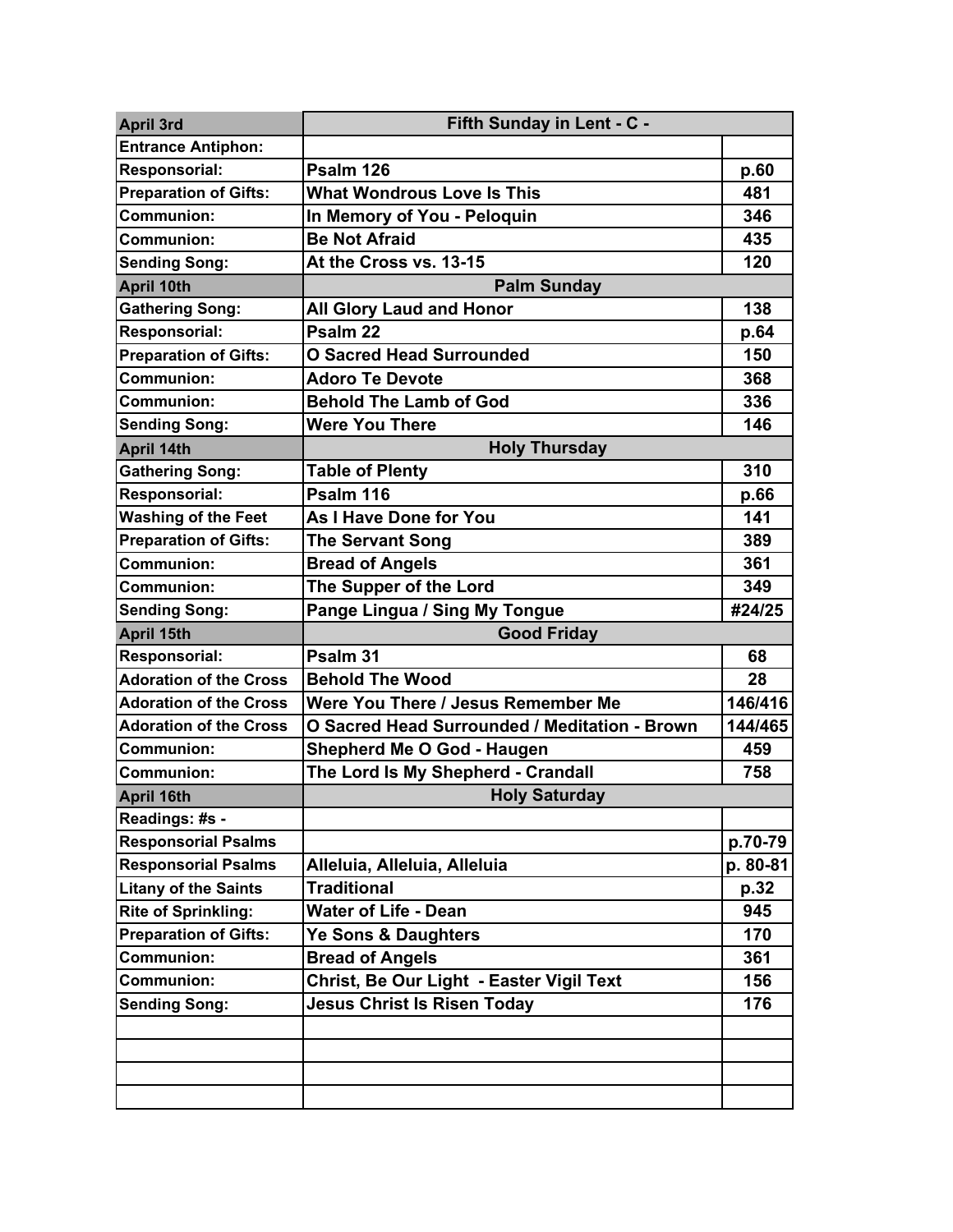| April 17th                   | <b>Easter Sunday</b>                                  |         |
|------------------------------|-------------------------------------------------------|---------|
| <b>Gathering Song:</b>       | Christ, the Lord, Is Risen Today                      | 163     |
| Responsorial:                | Psalm 118                                             | p.82    |
| Sequence:                    | <b>Christians To the Paschal Victim-Adapt'd Chant</b> | #36/176 |
| <b>Sprinkling Rite</b>       | <b>Water of Life - Dean</b>                           | 945     |
| <b>Preparation of Gifts:</b> | Ye Sons & Daughters                                   | 170     |
| <b>Communion:</b>            | <b>Bread of Angels</b>                                | 361     |
| <b>Communion:</b>            | <b>Worthy Is The Lamb</b>                             | 579     |
| <b>Sending Song:</b>         | <b>Jesus Christ Is Risen Today</b>                    | 176     |
|                              |                                                       |         |
| <b>April 24th</b>            | Second Sunday of Easter/Divine Mercy- C -             |         |
| <b>Gathering Song:</b>       | Ye Watchers and Ye Holy Ones                          | 721     |
| Responsorial:                | Psalm 118                                             | p.84    |
| <b>Preparation of Gifts:</b> | <b>Alleluia No. 1</b>                                 | 570     |
| <b>Communion:</b>            | <b>Eye Has Not Seen</b>                               | 471     |
| <b>Communion:</b>            | <b>Dona Nobis Pacem</b>                               | 532     |
| <b>Sending Song:</b>         | <b>Lift High The Cross</b>                            | 715     |
|                              |                                                       |         |
| May 1st                      | Third Sunday of Easter - C -                          |         |
| <b>Gathering Song:</b>       | <b>Three Days</b>                                     | 178     |
| Responsorial:                | Psalm 30                                              | p.86    |
| <b>Preparation of Gifts:</b> | <b>Two Were Bound for Emmaus</b>                      | 160     |
| <b>Communion:</b>            | The Supper of the Lord                                | 349     |
| <b>Communion:</b>            | <b>Gift of Finest Wheat</b>                           | 329     |
| <b>Sending Song:</b>         | Alleluia! Alleluia! - Hymn to Joy                     | 169     |
|                              |                                                       |         |
| May 8th                      | Fourth Sunday of Easter - C -                         |         |
| <b>Gathering Song:</b>       | The King of Love My Shepherd Is                       | 466     |
| Responsorial:                | Psalm 100                                             | p.88    |
| <b>Preparation of Gifts:</b> | <b>Because the Lord Is My Shepherd</b>                | 473     |
| <b>Communion:</b>            | <b>Supper of the Lamb</b>                             | 347     |
| <b>Communion:</b>            | The Lord Is My Shepherd - Crandall                    | 758     |
| <b>Sending Song:</b>         | Joyful, Joyful, We Adore Thee                         | 549     |
|                              |                                                       |         |
| May 15th                     | Fifth Sunday of Easter - C -                          |         |
| <b>Gathering Song:</b>       | Praise My Soul the King of Heaven                     | 553     |
| Responsorial:                | Psalm 145                                             | p.90    |
| <b>Preparation of Gifts:</b> | <b>Christians, Let Us Love One Another</b>            | 483     |
| <b>Communion:</b>            | I Received the Living God                             | 324     |
| <b>Communion:</b>            | <b>Behold The Lamb</b>                                | 336     |
| <b>Sending Song:</b>         | Sing, O Sing                                          | 557     |
|                              |                                                       |         |
|                              |                                                       |         |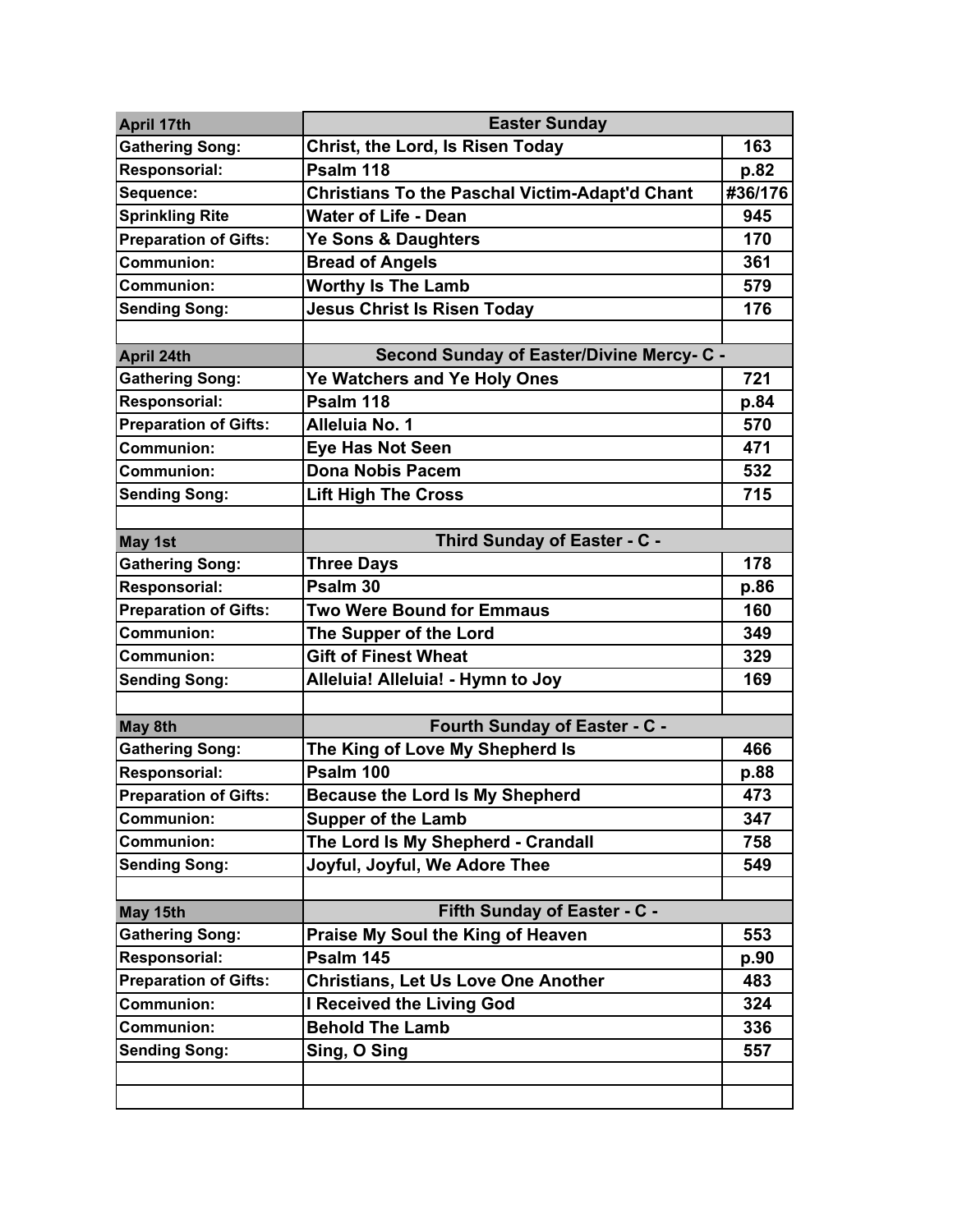| May 22nd                     | Sixth Sunday of Easter - C -                   |       |
|------------------------------|------------------------------------------------|-------|
| <b>Gathering Song:</b>       | O Breathe on Me, O Breath of God               | 652   |
| Responsorial:                | Psalm 67                                       | p.92  |
| <b>Preparation of Gifts:</b> | Ubi Caritas - Rosania                          | 479   |
| <b>Communion:</b>            | <b>One Loved Released</b>                      | 353   |
| <b>Communion:</b>            | Your Words Are Spirit and Life                 | 605   |
| <b>Sending Song:</b>         | <b>Glory &amp; Praise to Our God</b>           | 552   |
| May 29th                     | The Ascension of the Lord                      |       |
| <b>Gathering Song:</b>       | Hail the Day That Sees Him Rise                | 186   |
| Responsorial:                | Psalm 47                                       | p.94  |
| <b>Preparation of Gifts:</b> | We Walk by Faith                               | 505   |
| <b>Communion:</b>            | <b>Worthy Is The Lamb</b>                      | 579   |
| Communion:                   | <b>Bread of Angels</b>                         | 361   |
| <b>Sending Song:</b>         | <b>Crown Him with Many Crowns</b>              | 733   |
| May 29th                     | Seventh Sunday of Easter - C -                 |       |
| <b>Gathering Song:</b>       | At the Lamb's High Feast                       | 166   |
| Responsorial:                | Psalm 97                                       | p.96  |
| <b>Preparation of Gifts:</b> | <b>Bread of Life - Farrell</b>                 | 354   |
| <b>Communion:</b>            | <b>Spirit and Grace</b>                        | 344   |
| <b>Communion:</b>            | Ubi Caritas - Rosania                          | 480   |
| <b>Sending Song:</b>         | We Are the Light of the World                  | 601   |
| June 5th                     | <b>Pentecost Sunday</b>                        |       |
| <b>Gathering Song:</b>       | <b>Come Holy Ghost</b>                         | 453   |
| Responsorial:                | Psalm 104                                      | p.104 |
| Sequence:                    | Pentecost Sequence (Hymn to Joy) Accurate text | 193   |
| <b>Preparation of Gifts:</b> | <b>Spirit &amp; Grace</b>                      | 344   |
| <b>Communion:</b>            | Fly Like a Bird                                | 474   |
| <b>Communion:</b>            | O Breathe on Me, O Breath of God               | 652   |
| <b>Sending Song:</b>         | <b>Send Us Your Spirit</b>                     | 452   |
| June 12th                    | <b>THE Most Holy Trinity</b>                   |       |
| <b>Gathering Song:</b>       | Holy, Holy, Holy                               | 202   |
| Responsorial:                | Psalm <sub>8</sub>                             | p.106 |
| <b>Preparation of Gifts:</b> | <b>All Hail Adored Trinity</b>                 | 711   |
| <b>Communion:</b>            | In Memory of You - Peloquin                    | 346   |
| <b>Communion:</b>            | <b>Eye Has Not Seen</b>                        | 471   |
| <b>Sending Song:</b>         | <b>Holy God We Praise Thy Name</b>             | 196   |
| June 19th                    | THE Most Holy Body & Blood of Christ           |       |
| <b>Gathering Song:</b>       | At the Lamb's High Feast                       | 166   |
| Responsorial:                | Psalm 110                                      | p.108 |
| <b>Preparation of Gifts:</b> | See Us Lord, About Thine Altar                 | 621   |
| <b>Communion:</b>            | Let All Mortal Flesh Keep Silent               | 194   |
| <b>Communion:</b>            | The Supper of the Lord                         | 349   |
| <b>Sending Song:</b>         | <b>Praise God from Whom All Blessings Flow</b> | 565   |